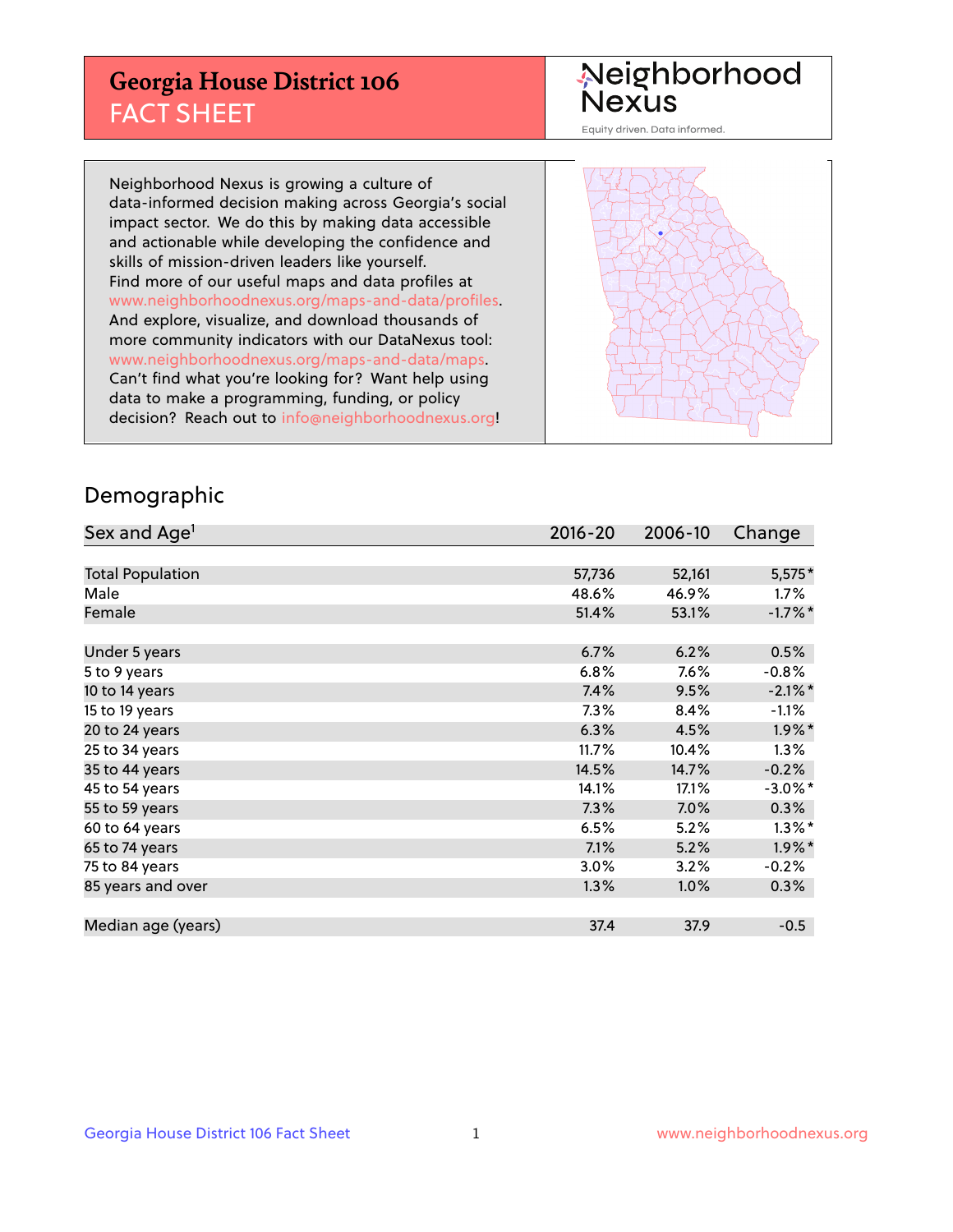## Demographic, continued...

| Race <sup>2</sup>                                            | $2016 - 20$ | 2006-10 | Change      |
|--------------------------------------------------------------|-------------|---------|-------------|
| Total population                                             | 57,736      | 52,161  | $5,575*$    |
| One race                                                     | 94.2%       | 98.2%   | $-3.9\%$ *  |
| White                                                        | 47.0%       | 63.8%   | $-16.9%$ *  |
| <b>Black or African American</b>                             | 34.4%       | 25.3%   | $9.1\%$ *   |
| American Indian and Alaska Native                            | 0.4%        | 0.2%    | 0.2%        |
| Asian                                                        | 7.9%        | 6.0%    | $2.0\%$ *   |
| Native Hawaiian and Other Pacific Islander                   | 0.0%        | 0.0%    | $-0.0%$     |
| Some other race                                              | 4.5%        | 2.9%    | $1.7\%$ *   |
| Two or more races                                            | 5.8%        | 1.8%    | $3.9\%$ *   |
| Race alone or in combination with other race(s) <sup>3</sup> | $2016 - 20$ | 2006-10 | Change      |
|                                                              |             |         |             |
| Total population                                             | 57,736      | 52,161  | $5,575*$    |
| White                                                        | 52.1%       | 65.2%   | $-13.1\%$ * |
| <b>Black or African American</b>                             | 36.9%       | 26.2%   | 10.7%*      |
| American Indian and Alaska Native                            | 1.0%        | 1.0%    | $0.0\%$     |
| Asian                                                        | 9.3%        | 6.2%    | $3.1\%$ *   |
| Native Hawaiian and Other Pacific Islander                   | 0.0%        | 0.1%    | $-0.1%$     |
| Some other race                                              | 7.1%        | 3.2%    | $3.9\%$ *   |
|                                                              |             |         |             |
| Hispanic or Latino and Race <sup>4</sup>                     | $2016 - 20$ | 2006-10 | Change      |
| Total population                                             | 57,736      | 52,161  | $5,575*$    |
| Hispanic or Latino (of any race)                             | 12.8%       | 7.8%    | $5.0\%$ *   |
| Not Hispanic or Latino                                       | 87.2%       | 92.2%   | $-5.0\%$ *  |
| White alone                                                  | 41.3%       | 59.2%   | $-17.9%$ *  |
| Black or African American alone                              | 33.6%       | 25.0%   | $8.6\%$ *   |
| American Indian and Alaska Native alone                      | 0.4%        | 0.2%    | 0.2%        |
| Asian alone                                                  | 7.9%        | 6.0%    | $2.0\%$ *   |
| Native Hawaiian and Other Pacific Islander alone             | 0.0%        | 0.0%    | $-0.0%$     |
| Some other race alone                                        | 0.7%        | 0.3%    | 0.4%        |
| Two or more races                                            | 3.2%        | 1.6%    | $1.7\%$ *   |
|                                                              |             |         |             |
| U.S. Citizenship Status <sup>5</sup>                         | $2016 - 20$ | 2006-10 | Change      |
| Foreign-born population                                      | 11,547      | 7,980   | $3,567*$    |
| Naturalized U.S. citizen                                     | 65.1%       | 52.1%   | 12.9%*      |
| Not a U.S. citizen                                           | 34.9%       | 47.9%   | $-12.9%$ *  |
|                                                              |             |         |             |
| Citizen, Voting Age Population <sup>6</sup>                  | $2016 - 20$ | 2006-10 | Change      |
| Citizen, 18 and over population                              | 39,307      | 33,825  | 5,483*      |
| Male                                                         | 48.3%       | 45.8%   | $2.5%$ *    |
| Female                                                       | 51.7%       | 54.2%   | $-2.5%$ *   |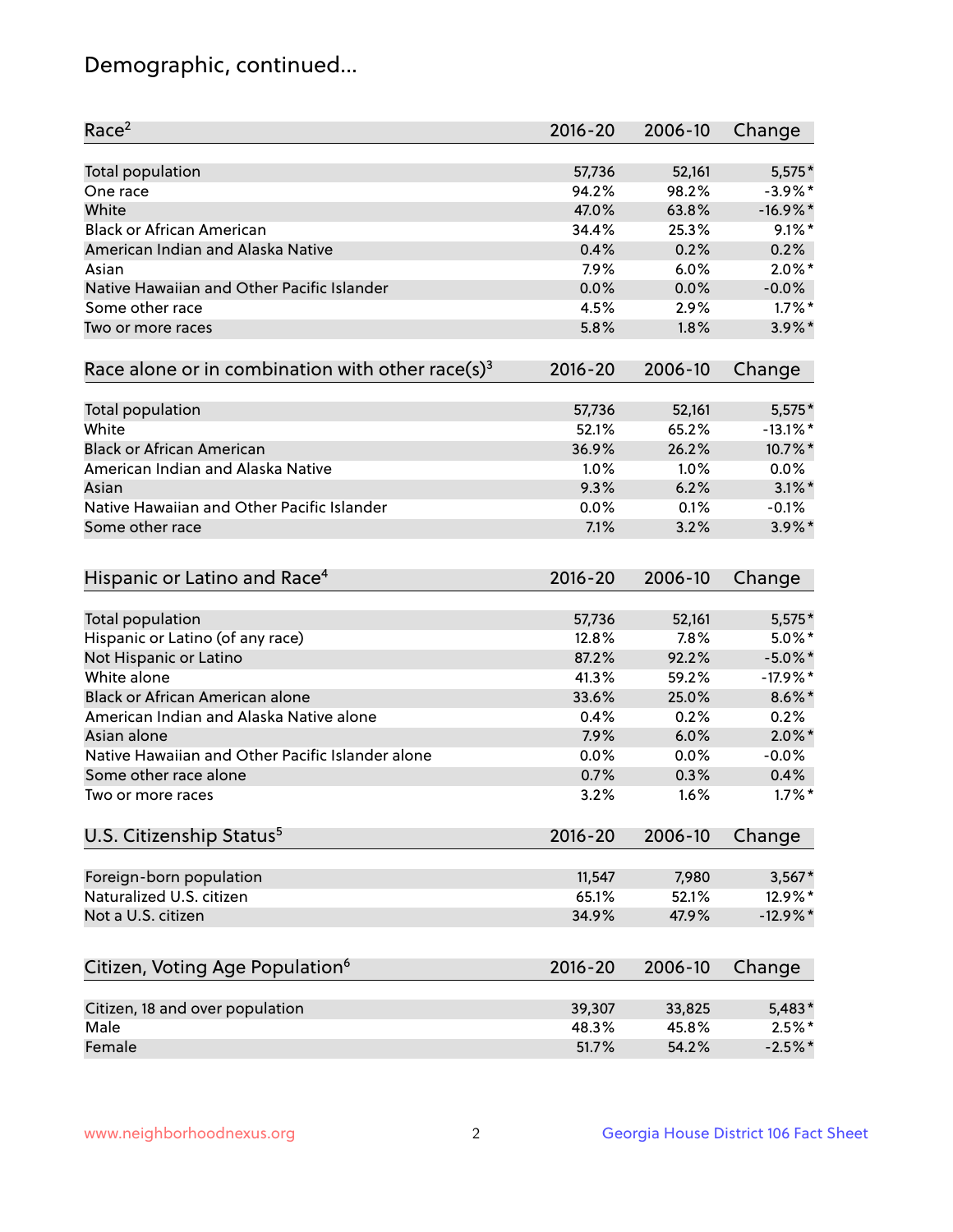#### Economic

| Income <sup>7</sup>                                 | 2016-20 | 2006-10 | Change    |
|-----------------------------------------------------|---------|---------|-----------|
|                                                     |         |         |           |
| All households                                      | 17,632  | 17,178  | 454       |
| Less than \$10,000                                  | 2.8%    | 3.3%    | $-0.4%$   |
| \$10,000 to \$14,999                                | 2.2%    | 2.8%    | $-0.5%$   |
| \$15,000 to \$24,999                                | 4.6%    | 5.7%    | $-1.1%$   |
| \$25,000 to \$34,999                                | 7.2%    | 7.4%    | $-0.2%$   |
| \$35,000 to \$49,999                                | 11.5%   | 13.1%   | $-1.7%$   |
| \$50,000 to \$74,999                                | 18.0%   | 20.1%   | $-2.2%$   |
| \$75,000 to \$99,999                                | 15.0%   | 13.6%   | 1.4%      |
| \$100,000 to \$149,999                              | 21.9%   | 22.1%   | $-0.1%$   |
| \$150,000 to \$199,999                              | 9.6%    | 7.5%    | $2.2\%$ * |
| \$200,000 or more                                   | 7.1%    | 4.5%    | $2.6\%$ * |
| Median household income (dollars)                   | 81,088  | 72,145  | 8,943*    |
| Mean household income (dollars)                     | 100,812 | 86,479  | 14,334*   |
| With earnings                                       | 86.9%   | 88.1%   | $-1.2%$   |
| Mean earnings (dollars)                             | 98,817  | 85,278  | 13,539*   |
| <b>With Social Security</b>                         | 26.0%   | 20.1%   | 5.9%*     |
| Mean Social Security income (dollars)               | 20,612  | 17,169  | $3,443*$  |
| With retirement income                              | 19.6%   | 16.2%   | $3.4\%$ * |
| Mean retirement income (dollars)                    | 28,529  | 22,927  | 5,602*    |
| With Supplemental Security Income                   | 3.4%    | 2.1%    | 1.3%      |
| Mean Supplemental Security Income (dollars)         | 6,503   | 9,249   | $-2,746$  |
| With cash public assistance income                  | 1.4%    | 1.2%    | 0.2%      |
| Mean cash public assistance income (dollars)        | 1,352   | 3,213   | $-1,861*$ |
| With Food Stamp/SNAP benefits in the past 12 months | 6.9%    | 4.8%    | $2.1\%$ * |
|                                                     |         |         |           |
| Families                                            | 14,484  | 14,128  | 356       |
| Less than \$10,000                                  | 2.0%    | 3.5%    | $-1.5%$   |
| \$10,000 to \$14,999                                | 0.8%    | 1.6%    | $-0.8%$   |
| \$15,000 to \$24,999                                | 4.1%    | 3.3%    | 0.7%      |
| \$25,000 to \$34,999                                | 6.0%    | 6.5%    | $-0.6%$   |
| \$35,000 to \$49,999                                | 11.1%   | 11.5%   | $-0.4%$   |
| \$50,000 to \$74,999                                | 18.2%   | 19.8%   | $-1.6%$   |
| \$75,000 to \$99,999                                | 16.3%   | 14.7%   | 1.6%      |
| \$100,000 to \$149,999                              | 23.2%   | 25.4%   | $-2.1%$   |
| \$150,000 to \$199,999                              | 10.8%   | 8.4%    | $2.4\%$ * |
| \$200,000 or more                                   | 7.7%    | 5.3%    | $2.4\%$ * |
| Median family income (dollars)                      | 87,180  | 81,367  | $5,813*$  |
| Mean family income (dollars)                        | 107,379 | 93,412  | 13,967*   |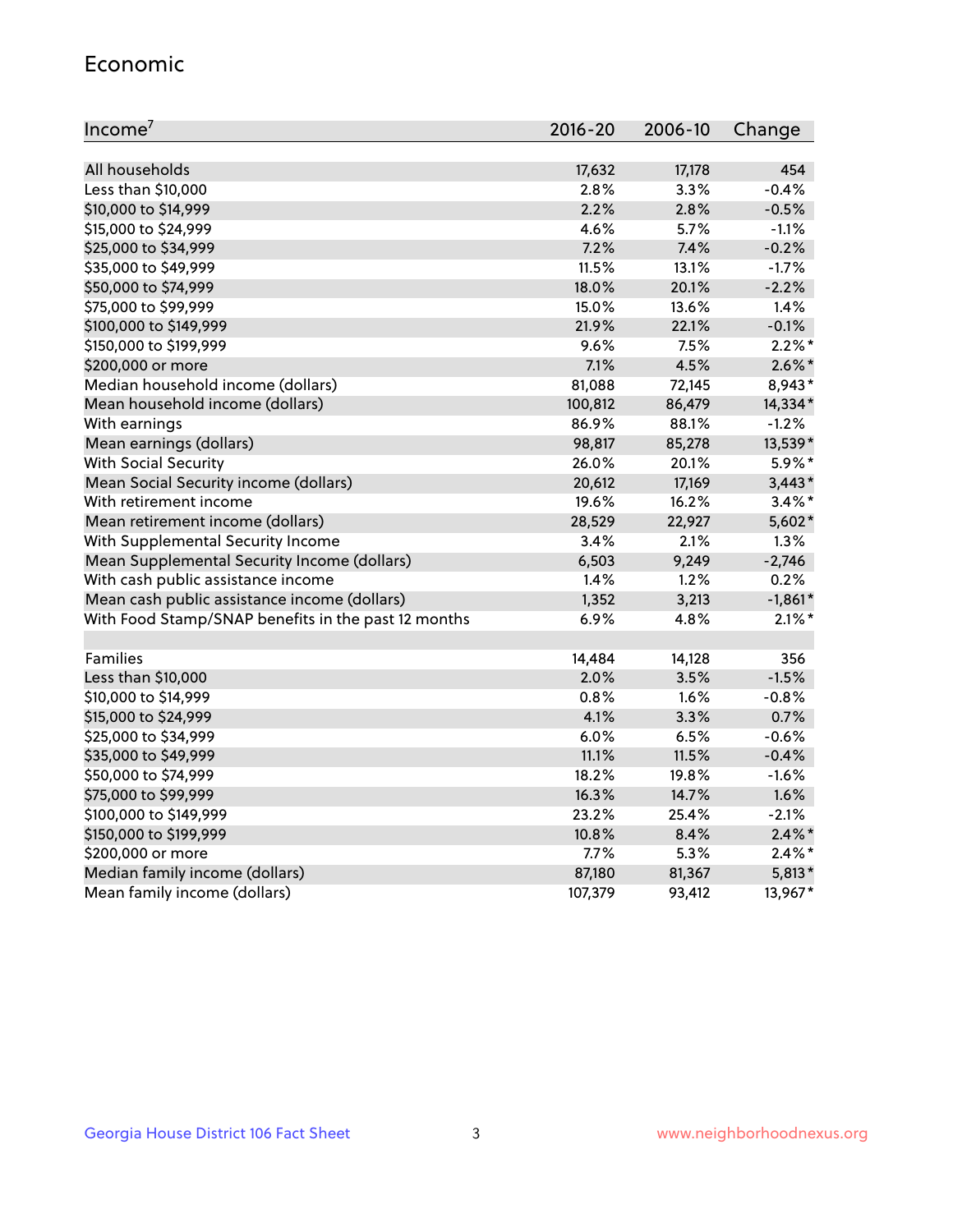## Economic, continued...

| Income, continued <sup>8</sup>                           | 2016-20 | 2006-10 | Change      |
|----------------------------------------------------------|---------|---------|-------------|
|                                                          |         |         |             |
| Nonfamily households                                     | 3,148   | 3,050   | 98          |
| Median nonfamily income (dollars)                        | 44,588  | 40,603  | 3,985*      |
| Mean nonfamily income (dollars)                          | 57,926  | 49,727  | 8,199*      |
|                                                          |         |         |             |
| Median earnings for workers (dollars)                    | 38,381  | 35,987  | $2,394*$    |
| Median earnings for male full-time, year-round workers   | 52,570  | 55,585  | $-3,015*$   |
| (dollars)                                                |         |         |             |
| Median earnings for female full-time, year-round workers | 44,699  | 43,396  | 1,303       |
| (dollars)                                                |         |         |             |
|                                                          |         |         |             |
| Per capita income (dollars)                              | 32,132  | 29,074  | $3,058*$    |
|                                                          |         |         |             |
| Families and People Below Poverty Level <sup>9</sup>     | 2016-20 | 2006-10 | Change      |
|                                                          |         |         |             |
| <b>All families</b>                                      | 4.9%    | 6.3%    | $-1.4%$     |
| With related children under 18 years                     | 7.4%    | 9.8%    | $-2.4%$     |
| With related children under 5 years only                 | 14.6%   | 3.5%    | 11.2%       |
| Married couple families                                  | 3.9%    | 1.8%    | 2.1%        |
| With related children under 18 years                     | 6.0%    | 2.5%    | 3.5%        |
| With related children under 5 years only                 | 15.4%   | 3.1%    | 12.3%       |
| Families with female householder, no husband present     | 9.4%    | 27.3%   | $-17.9%$    |
| With related children under 18 years                     | 11.9%   | 35.9%   | $-24.0\%$ * |
| With related children under 5 years only                 | 6.7%    | 7.1%    | $-0.3%$     |
|                                                          |         |         |             |
| All people                                               | 7.1%    | 7.7%    | $-0.6%$     |
| Under 18 years                                           | 7.8%    | 12.9%   | $-5.1%$     |
| Related children under 18 years                          | 7.7%    | 12.7%   | $-5.0%$     |
| Related children under 5 years                           | 11.6%   | 16.1%   | $-4.5%$     |
| Related children 5 to 17 years                           | 6.4%    | 11.8%   | $-5.4%$     |
| 18 years and over                                        | 6.9%    | 5.6%    | 1.2%        |
| 18 to 64 years                                           | 7.4%    | 5.4%    | 2.0%        |
| 65 years and over                                        | 3.6%    | 7.1%    | $-3.5%$     |
| People in families                                       | 5.1%    | 7.0%    | $-1.9%$     |
| Unrelated individuals 15 years and over                  | 24.9%   | 16.0%   | 8.9%*       |
|                                                          |         |         |             |
| Non-Hispanic white people                                | 5.1%    | 4.1%    | 1.0%        |
| Black or African-American people                         | 7.8%    | 12.3%   | $-4.5%$     |
| Asian people                                             | 11.8%   | 0.0%    | 11.8%       |
| Hispanic or Latino people                                | 10.3%   | 28.7%   | $-18.4%$    |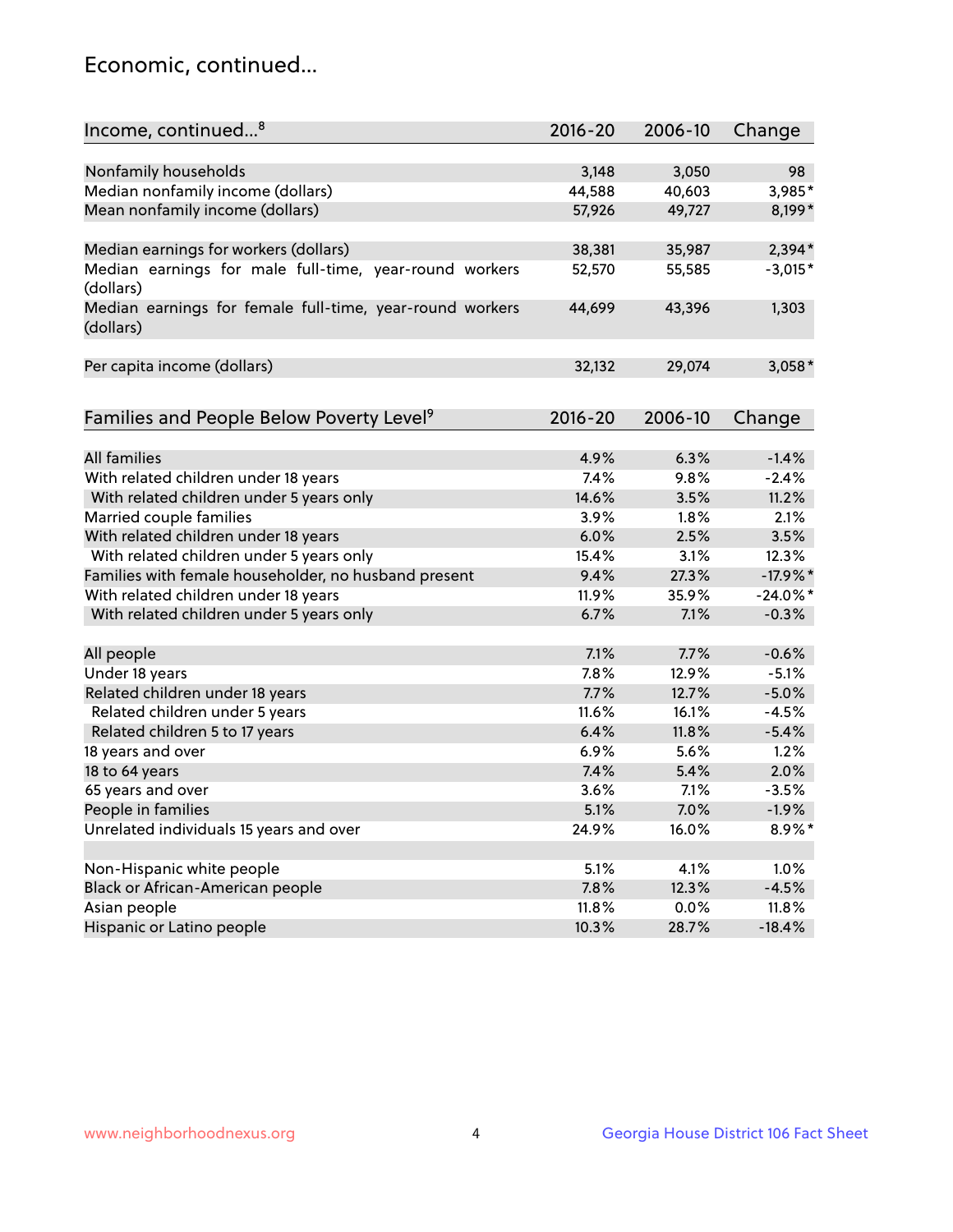## Employment

| Employment Status <sup>10</sup>                                             | $2016 - 20$ | 2006-10 | Change     |
|-----------------------------------------------------------------------------|-------------|---------|------------|
|                                                                             |             |         |            |
| Population 16 years and over                                                | 44,466      | 39,243  | $5,223*$   |
| In labor force                                                              | 67.5%       | 70.7%   | $-3.2%$    |
| Civilian labor force                                                        | 67.4%       | 70.7%   | $-3.3%$    |
| Employed                                                                    | 65.1%       | 64.1%   | 1.0%       |
| Unemployed                                                                  | 2.3%        | 6.6%    | $-4.3%$    |
| <b>Armed Forces</b>                                                         | 0.1%        | 0.0%    | 0.1%       |
| Not in labor force                                                          | 32.5%       | 29.3%   | 3.2%       |
|                                                                             |             |         |            |
| Civilian labor force                                                        | 29,963      | 27,751  | $2,212*$   |
| <b>Unemployment Rate</b>                                                    | 3.4%        | 9.3%    | $-5.9%$    |
| Females 16 years and over                                                   | 22,713      | 21,245  | $1,468*$   |
| In labor force                                                              | 62.5%       | 64.4%   | $-1.9%$    |
| Civilian labor force                                                        | 62.5%       | 64.4%   | $-1.9%$    |
| Employed                                                                    | 60.0%       | 58.6%   | 1.4%       |
|                                                                             |             |         |            |
| Own children of the householder under 6 years                               | 4,696       | 3,977   | 719*       |
| All parents in family in labor force                                        | 74.9%       | 62.9%   | 12.0%      |
|                                                                             |             |         |            |
| Own children of the householder 6 to 17 years                               | 9,417       | 10,514  | $-1,097*$  |
| All parents in family in labor force                                        | 75.3%       | 74.5%   | 0.8%       |
|                                                                             |             |         |            |
| Industry <sup>11</sup>                                                      | $2016 - 20$ | 2006-10 | Change     |
|                                                                             |             |         |            |
| Civilian employed population 16 years and over                              | 28,952      | 25,173  | $3,779*$   |
| Agriculture, forestry, fishing and hunting, and mining                      | 0.7%        | 0.1%    | 0.6%       |
| Construction                                                                | 5.1%        | 6.2%    | $-1.0%$    |
| Manufacturing                                                               | 10.0%       | 8.9%    | 1.1%       |
| Wholesale trade                                                             | 3.2%        | 5.7%    | $-2.5%$ *  |
| Retail trade                                                                | 12.5%       | 12.9%   | $-0.4%$    |
| Transportation and warehousing, and utilities                               | 5.2%        | 5.3%    | $-0.1%$    |
| Information                                                                 | 3.8%        | 3.3%    | 0.5%       |
| Finance and insurance, and real estate and rental and leasing               | 5.6%        | 8.9%    | $-3.3\%$ * |
| Professional, scientific, and management, and administrative                | 12.1%       | 12.2%   | $-0.1%$    |
| and waste management services                                               |             |         |            |
| Educational services, and health care and social assistance                 | 24.0%       | 19.4%   | 4.6%*      |
| Arts, entertainment, and recreation, and accommodation and<br>food services | 9.0%        | 7.8%    | 1.2%       |
| Other services, except public administration                                | 6.2%        | 5.2%    | 1.0%       |
| Public administration                                                       | 2.7%        | 4.2%    | $-1.5%$ *  |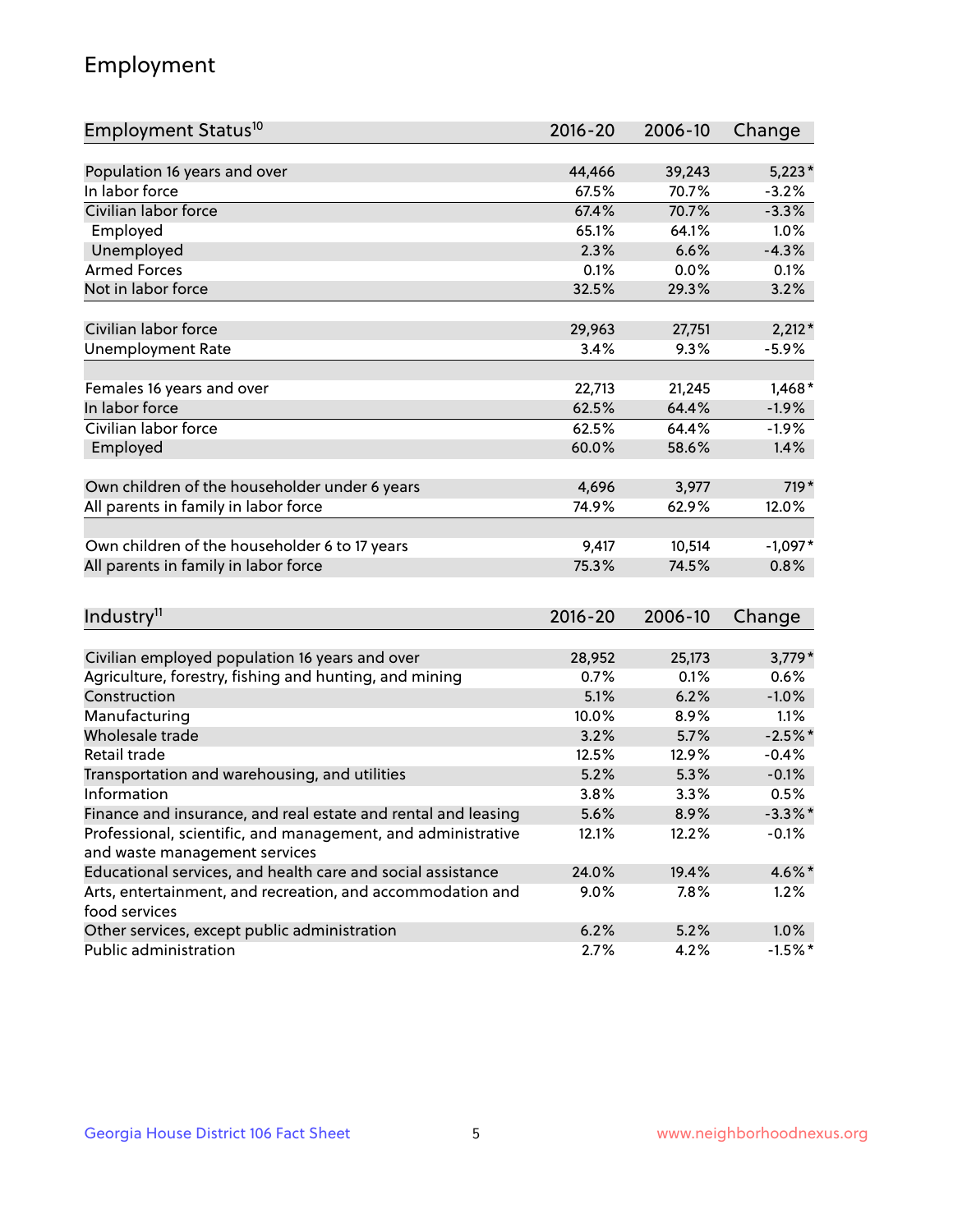## Employment, continued...

| Occupation <sup>12</sup>                                                    | $2016 - 20$ | 2006-10 | Change     |
|-----------------------------------------------------------------------------|-------------|---------|------------|
| Civilian employed population 16 years and over                              | 28,952      | 25,173  | $3,779*$   |
| Management, business, science, and arts occupations                         | 43.5%       | 41.4%   | $2.2\%$ *  |
| Service occupations                                                         | 13.1%       | 11.5%   | 1.5%       |
| Sales and office occupations                                                | 25.4%       | 30.6%   | $-5.2\%$ * |
|                                                                             |             |         | 0.6%       |
| and<br>Natural<br>resources,<br>construction,<br>maintenance<br>occupations | 7.7%        | 7.1%    |            |
| Production, transportation, and material moving occupations                 | 10.3%       | 9.4%    | 0.9%       |
| Class of Worker <sup>13</sup>                                               | $2016 - 20$ | 2006-10 | Change     |
|                                                                             |             |         |            |
| Civilian employed population 16 years and over                              | 28,952      | 25,173  | $3,779*$   |
| Private wage and salary workers                                             | 80.8%       | 80.4%   | 0.4%       |
| Government workers                                                          | 14.1%       | 14.4%   | $-0.3%$    |
| Self-employed in own not incorporated business workers                      | 4.8%        | 5.1%    | $-0.3%$    |
| Unpaid family workers                                                       | 0.3%        | 0.1%    | 0.2%       |
| Job Flows <sup>14</sup>                                                     | 2019        | 2010    | Change     |
|                                                                             |             |         |            |
| Total Jobs in district                                                      | 16,788      | 14,952  | 1,836      |
| Held by residents of district                                               | 9.1%        | 10.8%   | $-1.6%$    |
| Held by non-residents of district                                           | 90.9%       | 89.2%   | 1.6%       |
| Jobs by Industry Sector <sup>15</sup>                                       | 2019        | 2010    | Change     |
|                                                                             |             |         |            |
| Total Jobs in district                                                      | 16,788      | 14,952  | 1,836      |
| Goods Producing sectors                                                     | 10.9%       | 9.6%    | 1.3%       |
| Trade, Transportation, and Utilities sectors                                | 30.1%       | 23.5%   | 6.6%       |
| All Other Services sectors                                                  | 59.0%       | 67.0%   | $-7.9%$    |
| Total Jobs in district held by district residents                           | 1,536       | 1,610   | $-74$      |
| <b>Goods Producing sectors</b>                                              | 10.4%       | 11.5%   | $-1.1%$    |
| Trade, Transportation, and Utilities sectors                                | 17.4%       | 15.5%   | 1.9%       |
| All Other Services sectors                                                  | 72.2%       | 73.0%   | $-0.8%$    |
|                                                                             |             |         |            |
| Jobs by Earnings <sup>16</sup>                                              | 2019        | 2010    | Change     |
|                                                                             |             |         |            |
| Total Jobs in district                                                      | 16,788      | 14,952  | 1,836      |
| Jobs with earnings \$1250/month or less                                     | 32.7%       | 33.4%   | $-0.8%$    |
| Jobs with earnings \$1251/month to \$3333/month                             | 35.8%       | 37.8%   | $-2.0%$    |
| Jobs with earnings greater than \$3333/month                                | 31.5%       | 28.8%   | 2.7%       |
| Total Jobs in district held by district residents                           | 1,536       | 1,610   | $-74$      |
| Jobs with earnings \$1250/month or less                                     | 34.6%       | 37.3%   | $-2.6%$    |
| Jobs with earnings \$1251/month to \$3333/month                             | 35.7%       | 35.3%   | 0.4%       |
| Jobs with earnings greater than \$3333/month                                | 29.7%       | 27.5%   | 2.2%       |
|                                                                             |             |         |            |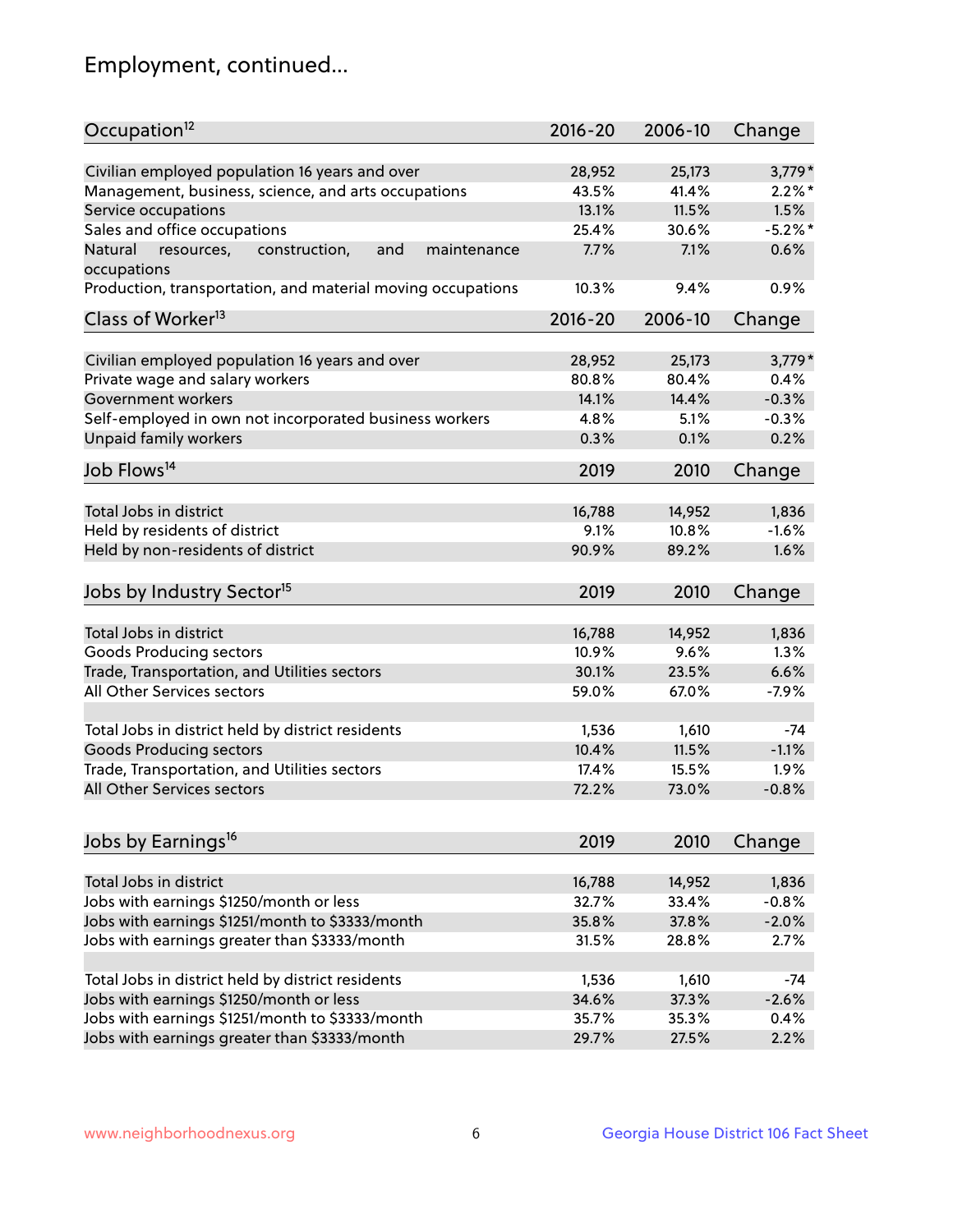## Employment, continued...

| Jobs by Age of Worker <sup>17</sup>               | 2019   | 2010   | Change  |
|---------------------------------------------------|--------|--------|---------|
|                                                   |        |        |         |
| Total Jobs in district                            | 16,788 | 14,952 | 1,836   |
| Jobs with workers age 29 or younger               | 29.3%  | 27.2%  | 2.1%    |
| Jobs with workers age 30 to 54                    | 49.2%  | 55.3%  | $-6.1%$ |
| Jobs with workers age 55 or older                 | 21.5%  | 17.5%  | 4.0%    |
|                                                   |        |        |         |
| Total Jobs in district held by district residents | 1,536  | 1.610  | -74     |
| Jobs with workers age 29 or younger               | 25.5%  | 25.0%  | 0.6%    |
| Jobs with workers age 30 to 54                    | 45.5%  | 53.2%  | $-7.7%$ |
| Jobs with workers age 55 or older                 | 29.0%  | 21.8%  | 7.2%    |
|                                                   |        |        |         |

#### Education

| School Enrollment <sup>18</sup>                | $2016 - 20$ | 2006-10  | Change     |
|------------------------------------------------|-------------|----------|------------|
|                                                |             |          |            |
| Population 3 years and over enrolled in school | 16,504      | 16,172   | 332        |
| Nursery school, preschool                      | 5.7%        | 5.9%     | $-0.1%$    |
| Kindergarten                                   | 5.6%        | 5.6%     | $0.0\%$    |
| Elementary school (grades 1-8)                 | 40.1%       | 45.7%    | $-5.5%$ *  |
| High school (grades 9-12)                      | 21.0%       | 25.0%    | $-3.9\%$ * |
| College or graduate school                     | 27.5%       | 17.9%    | $9.6\%$ *  |
| Educational Attainment <sup>19</sup>           | $2016 - 20$ | 2006-10  | Change     |
|                                                |             |          |            |
| Population 25 years and over                   | 37,804      | 33,284   | 4,520*     |
| Less than 9th grade                            | 2.3%        | 2.7%     | $-0.4%$    |
| 9th to 12th grade, no diploma                  | 4.3%        | 6.3%     | $-2.1%$    |
| High school graduate (includes equivalency)    | 23.3%       | 24.4%    | $-1.1%$    |
| Some college, no degree                        | 22.8%       | 21.7%    | 1.1%       |
| Associate's degree                             | 8.7%        | 9.4%     | $-0.8%$    |
| Bachelor's degree                              | 25.5%       | 24.4%    | 1.1%       |
| Graduate or professional degree                | 13.2%       | $11.0\%$ | 2.2%       |
|                                                |             |          |            |
| Percent high school graduate or higher         | 93.5%       | 91.0%    | 2.5%       |
| Percent bachelor's degree or higher            | 38.7%       | 35.4%    | $3.3\%$ *  |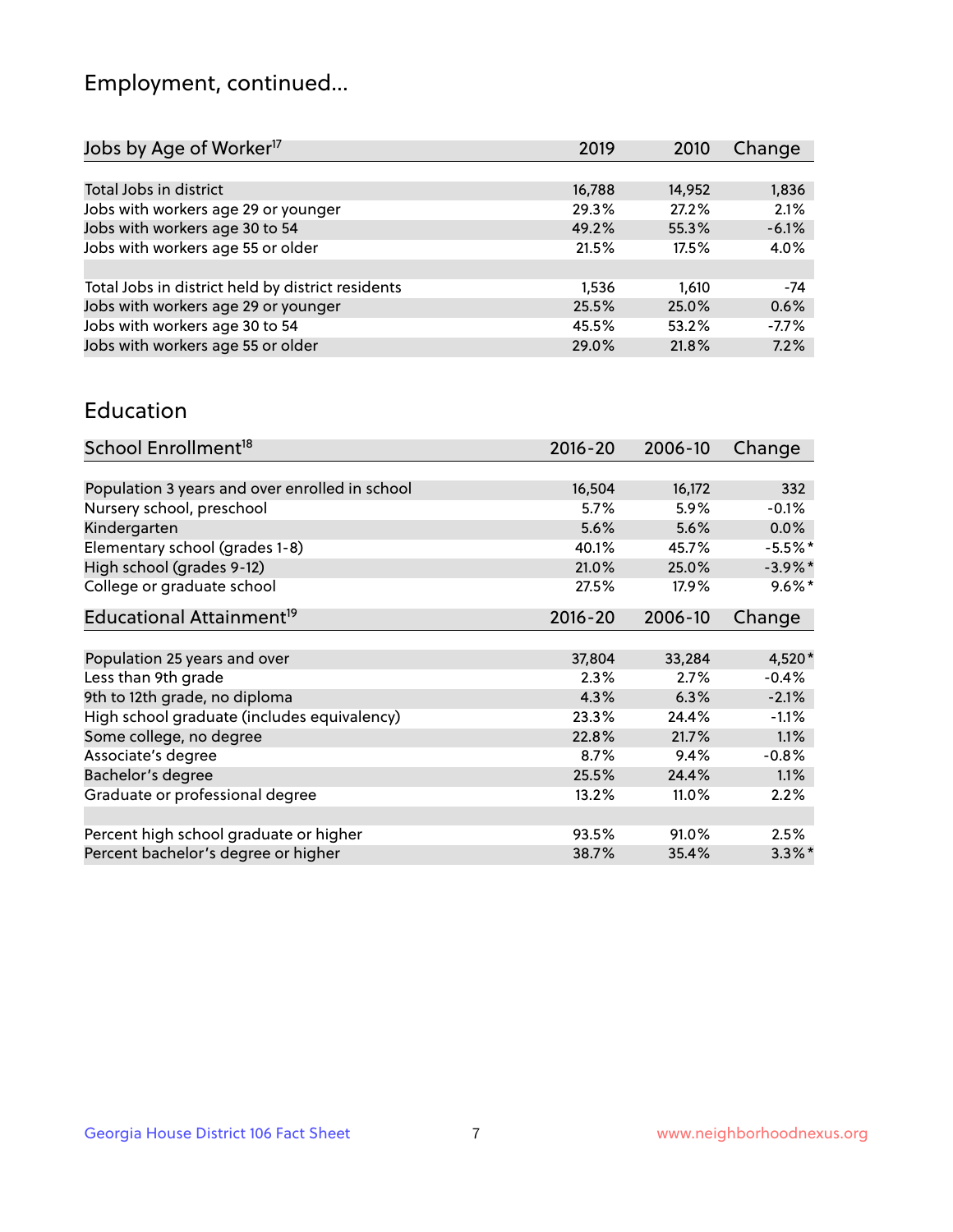## Housing

| <b>Total households</b><br>17,632<br>17,178<br>454<br>Family households (families)<br>$-0.1%$<br>82.1%<br>82.2%<br>37.2%<br>With own children under 18 years<br>41.9%<br>$-4.7%$<br>Married-couple family<br>63.0%<br>65.0%<br>$-1.9%$<br>With own children of the householder under 18 years<br>26.3%<br>31.8%<br>$-5.5%$ *<br>Male householder, no wife present, family<br>5.4%<br>3.8%<br>1.6%<br>With own children of the householder under 18 years<br>3.1%<br>1.7%<br>1.4%<br>Female householder, no husband present, family<br>13.8%<br>13.5%<br>0.3%<br>With own children of the householder under 18 years<br>7.8%<br>$-0.5%$<br>8.3%<br>Nonfamily households<br>17.9%<br>17.8%<br>0.1%<br>Householder living alone<br>15.0%<br>$-0.4%$<br>15.3%<br>65 years and over<br>6.1%<br>$1.8\%$ *<br>4.4%<br>Households with one or more people under 18 years<br>42.6%<br>45.3%<br>$-2.7%$<br>Households with one or more people 65 years and over<br>25.2%<br>18.6%<br>$6.6\%$ *<br>Average household size<br>3.25<br>3.02<br>$0.23*$<br>Average family size<br>$0.19*$<br>3.56<br>3.36<br>Housing Occupancy <sup>21</sup><br>$2016 - 20$<br>2006-10<br>Change<br>Total housing units<br>18,442<br>18,723<br>$-281$<br>Occupied housing units<br>95.6%<br>91.8%<br>$3.9\%$ *<br>Vacant housing units<br>4.4%<br>8.2%<br>$-3.9\%$ *<br>1.4<br>2.6<br>$-1.3$<br>Homeowner vacancy rate<br>6.7<br>$-8.0$<br>Rental vacancy rate<br>14.7<br>Units in Structure <sup>22</sup><br>$2016 - 20$<br>2006-10<br>Change<br>Total housing units<br>18,442<br>18,723<br>$-281$<br>1-unit, detached<br>92.3%<br>92.4%<br>$-0.1%$<br>1-unit, attached<br>2.5%<br>4.1%<br>$-1.6\%$ *<br>1.4%<br>0.7%<br>0.7%<br>2 units<br>1.6%<br>0.2%<br>3 or 4 units<br>1.4%<br>5 to 9 units<br>0.2%<br>0.2%<br>$-0.0%$<br>0.1%<br>10 to 19 units<br>0.0%<br>0.1%<br>0.1%<br>20 or more units<br>0.1%<br>$-0.0%$<br>1.8%<br>Mobile home<br>1.1%<br>0.7% | Households by Type <sup>20</sup> | $2016 - 20$ | 2006-10 | Change |
|--------------------------------------------------------------------------------------------------------------------------------------------------------------------------------------------------------------------------------------------------------------------------------------------------------------------------------------------------------------------------------------------------------------------------------------------------------------------------------------------------------------------------------------------------------------------------------------------------------------------------------------------------------------------------------------------------------------------------------------------------------------------------------------------------------------------------------------------------------------------------------------------------------------------------------------------------------------------------------------------------------------------------------------------------------------------------------------------------------------------------------------------------------------------------------------------------------------------------------------------------------------------------------------------------------------------------------------------------------------------------------------------------------------------------------------------------------------------------------------------------------------------------------------------------------------------------------------------------------------------------------------------------------------------------------------------------------------------------------------------------------------------------------------------------------------------------------------------------------------------------------------------------------------------------------|----------------------------------|-------------|---------|--------|
|                                                                                                                                                                                                                                                                                                                                                                                                                                                                                                                                                                                                                                                                                                                                                                                                                                                                                                                                                                                                                                                                                                                                                                                                                                                                                                                                                                                                                                                                                                                                                                                                                                                                                                                                                                                                                                                                                                                                |                                  |             |         |        |
|                                                                                                                                                                                                                                                                                                                                                                                                                                                                                                                                                                                                                                                                                                                                                                                                                                                                                                                                                                                                                                                                                                                                                                                                                                                                                                                                                                                                                                                                                                                                                                                                                                                                                                                                                                                                                                                                                                                                |                                  |             |         |        |
|                                                                                                                                                                                                                                                                                                                                                                                                                                                                                                                                                                                                                                                                                                                                                                                                                                                                                                                                                                                                                                                                                                                                                                                                                                                                                                                                                                                                                                                                                                                                                                                                                                                                                                                                                                                                                                                                                                                                |                                  |             |         |        |
|                                                                                                                                                                                                                                                                                                                                                                                                                                                                                                                                                                                                                                                                                                                                                                                                                                                                                                                                                                                                                                                                                                                                                                                                                                                                                                                                                                                                                                                                                                                                                                                                                                                                                                                                                                                                                                                                                                                                |                                  |             |         |        |
|                                                                                                                                                                                                                                                                                                                                                                                                                                                                                                                                                                                                                                                                                                                                                                                                                                                                                                                                                                                                                                                                                                                                                                                                                                                                                                                                                                                                                                                                                                                                                                                                                                                                                                                                                                                                                                                                                                                                |                                  |             |         |        |
|                                                                                                                                                                                                                                                                                                                                                                                                                                                                                                                                                                                                                                                                                                                                                                                                                                                                                                                                                                                                                                                                                                                                                                                                                                                                                                                                                                                                                                                                                                                                                                                                                                                                                                                                                                                                                                                                                                                                |                                  |             |         |        |
|                                                                                                                                                                                                                                                                                                                                                                                                                                                                                                                                                                                                                                                                                                                                                                                                                                                                                                                                                                                                                                                                                                                                                                                                                                                                                                                                                                                                                                                                                                                                                                                                                                                                                                                                                                                                                                                                                                                                |                                  |             |         |        |
|                                                                                                                                                                                                                                                                                                                                                                                                                                                                                                                                                                                                                                                                                                                                                                                                                                                                                                                                                                                                                                                                                                                                                                                                                                                                                                                                                                                                                                                                                                                                                                                                                                                                                                                                                                                                                                                                                                                                |                                  |             |         |        |
|                                                                                                                                                                                                                                                                                                                                                                                                                                                                                                                                                                                                                                                                                                                                                                                                                                                                                                                                                                                                                                                                                                                                                                                                                                                                                                                                                                                                                                                                                                                                                                                                                                                                                                                                                                                                                                                                                                                                |                                  |             |         |        |
|                                                                                                                                                                                                                                                                                                                                                                                                                                                                                                                                                                                                                                                                                                                                                                                                                                                                                                                                                                                                                                                                                                                                                                                                                                                                                                                                                                                                                                                                                                                                                                                                                                                                                                                                                                                                                                                                                                                                |                                  |             |         |        |
|                                                                                                                                                                                                                                                                                                                                                                                                                                                                                                                                                                                                                                                                                                                                                                                                                                                                                                                                                                                                                                                                                                                                                                                                                                                                                                                                                                                                                                                                                                                                                                                                                                                                                                                                                                                                                                                                                                                                |                                  |             |         |        |
|                                                                                                                                                                                                                                                                                                                                                                                                                                                                                                                                                                                                                                                                                                                                                                                                                                                                                                                                                                                                                                                                                                                                                                                                                                                                                                                                                                                                                                                                                                                                                                                                                                                                                                                                                                                                                                                                                                                                |                                  |             |         |        |
|                                                                                                                                                                                                                                                                                                                                                                                                                                                                                                                                                                                                                                                                                                                                                                                                                                                                                                                                                                                                                                                                                                                                                                                                                                                                                                                                                                                                                                                                                                                                                                                                                                                                                                                                                                                                                                                                                                                                |                                  |             |         |        |
|                                                                                                                                                                                                                                                                                                                                                                                                                                                                                                                                                                                                                                                                                                                                                                                                                                                                                                                                                                                                                                                                                                                                                                                                                                                                                                                                                                                                                                                                                                                                                                                                                                                                                                                                                                                                                                                                                                                                |                                  |             |         |        |
|                                                                                                                                                                                                                                                                                                                                                                                                                                                                                                                                                                                                                                                                                                                                                                                                                                                                                                                                                                                                                                                                                                                                                                                                                                                                                                                                                                                                                                                                                                                                                                                                                                                                                                                                                                                                                                                                                                                                |                                  |             |         |        |
|                                                                                                                                                                                                                                                                                                                                                                                                                                                                                                                                                                                                                                                                                                                                                                                                                                                                                                                                                                                                                                                                                                                                                                                                                                                                                                                                                                                                                                                                                                                                                                                                                                                                                                                                                                                                                                                                                                                                |                                  |             |         |        |
|                                                                                                                                                                                                                                                                                                                                                                                                                                                                                                                                                                                                                                                                                                                                                                                                                                                                                                                                                                                                                                                                                                                                                                                                                                                                                                                                                                                                                                                                                                                                                                                                                                                                                                                                                                                                                                                                                                                                |                                  |             |         |        |
|                                                                                                                                                                                                                                                                                                                                                                                                                                                                                                                                                                                                                                                                                                                                                                                                                                                                                                                                                                                                                                                                                                                                                                                                                                                                                                                                                                                                                                                                                                                                                                                                                                                                                                                                                                                                                                                                                                                                |                                  |             |         |        |
|                                                                                                                                                                                                                                                                                                                                                                                                                                                                                                                                                                                                                                                                                                                                                                                                                                                                                                                                                                                                                                                                                                                                                                                                                                                                                                                                                                                                                                                                                                                                                                                                                                                                                                                                                                                                                                                                                                                                |                                  |             |         |        |
|                                                                                                                                                                                                                                                                                                                                                                                                                                                                                                                                                                                                                                                                                                                                                                                                                                                                                                                                                                                                                                                                                                                                                                                                                                                                                                                                                                                                                                                                                                                                                                                                                                                                                                                                                                                                                                                                                                                                |                                  |             |         |        |
|                                                                                                                                                                                                                                                                                                                                                                                                                                                                                                                                                                                                                                                                                                                                                                                                                                                                                                                                                                                                                                                                                                                                                                                                                                                                                                                                                                                                                                                                                                                                                                                                                                                                                                                                                                                                                                                                                                                                |                                  |             |         |        |
|                                                                                                                                                                                                                                                                                                                                                                                                                                                                                                                                                                                                                                                                                                                                                                                                                                                                                                                                                                                                                                                                                                                                                                                                                                                                                                                                                                                                                                                                                                                                                                                                                                                                                                                                                                                                                                                                                                                                |                                  |             |         |        |
|                                                                                                                                                                                                                                                                                                                                                                                                                                                                                                                                                                                                                                                                                                                                                                                                                                                                                                                                                                                                                                                                                                                                                                                                                                                                                                                                                                                                                                                                                                                                                                                                                                                                                                                                                                                                                                                                                                                                |                                  |             |         |        |
|                                                                                                                                                                                                                                                                                                                                                                                                                                                                                                                                                                                                                                                                                                                                                                                                                                                                                                                                                                                                                                                                                                                                                                                                                                                                                                                                                                                                                                                                                                                                                                                                                                                                                                                                                                                                                                                                                                                                |                                  |             |         |        |
|                                                                                                                                                                                                                                                                                                                                                                                                                                                                                                                                                                                                                                                                                                                                                                                                                                                                                                                                                                                                                                                                                                                                                                                                                                                                                                                                                                                                                                                                                                                                                                                                                                                                                                                                                                                                                                                                                                                                |                                  |             |         |        |
|                                                                                                                                                                                                                                                                                                                                                                                                                                                                                                                                                                                                                                                                                                                                                                                                                                                                                                                                                                                                                                                                                                                                                                                                                                                                                                                                                                                                                                                                                                                                                                                                                                                                                                                                                                                                                                                                                                                                |                                  |             |         |        |
|                                                                                                                                                                                                                                                                                                                                                                                                                                                                                                                                                                                                                                                                                                                                                                                                                                                                                                                                                                                                                                                                                                                                                                                                                                                                                                                                                                                                                                                                                                                                                                                                                                                                                                                                                                                                                                                                                                                                |                                  |             |         |        |
|                                                                                                                                                                                                                                                                                                                                                                                                                                                                                                                                                                                                                                                                                                                                                                                                                                                                                                                                                                                                                                                                                                                                                                                                                                                                                                                                                                                                                                                                                                                                                                                                                                                                                                                                                                                                                                                                                                                                |                                  |             |         |        |
|                                                                                                                                                                                                                                                                                                                                                                                                                                                                                                                                                                                                                                                                                                                                                                                                                                                                                                                                                                                                                                                                                                                                                                                                                                                                                                                                                                                                                                                                                                                                                                                                                                                                                                                                                                                                                                                                                                                                |                                  |             |         |        |
|                                                                                                                                                                                                                                                                                                                                                                                                                                                                                                                                                                                                                                                                                                                                                                                                                                                                                                                                                                                                                                                                                                                                                                                                                                                                                                                                                                                                                                                                                                                                                                                                                                                                                                                                                                                                                                                                                                                                |                                  |             |         |        |
|                                                                                                                                                                                                                                                                                                                                                                                                                                                                                                                                                                                                                                                                                                                                                                                                                                                                                                                                                                                                                                                                                                                                                                                                                                                                                                                                                                                                                                                                                                                                                                                                                                                                                                                                                                                                                                                                                                                                |                                  |             |         |        |
|                                                                                                                                                                                                                                                                                                                                                                                                                                                                                                                                                                                                                                                                                                                                                                                                                                                                                                                                                                                                                                                                                                                                                                                                                                                                                                                                                                                                                                                                                                                                                                                                                                                                                                                                                                                                                                                                                                                                |                                  |             |         |        |
|                                                                                                                                                                                                                                                                                                                                                                                                                                                                                                                                                                                                                                                                                                                                                                                                                                                                                                                                                                                                                                                                                                                                                                                                                                                                                                                                                                                                                                                                                                                                                                                                                                                                                                                                                                                                                                                                                                                                |                                  |             |         |        |
|                                                                                                                                                                                                                                                                                                                                                                                                                                                                                                                                                                                                                                                                                                                                                                                                                                                                                                                                                                                                                                                                                                                                                                                                                                                                                                                                                                                                                                                                                                                                                                                                                                                                                                                                                                                                                                                                                                                                |                                  |             |         |        |
|                                                                                                                                                                                                                                                                                                                                                                                                                                                                                                                                                                                                                                                                                                                                                                                                                                                                                                                                                                                                                                                                                                                                                                                                                                                                                                                                                                                                                                                                                                                                                                                                                                                                                                                                                                                                                                                                                                                                |                                  |             |         |        |
|                                                                                                                                                                                                                                                                                                                                                                                                                                                                                                                                                                                                                                                                                                                                                                                                                                                                                                                                                                                                                                                                                                                                                                                                                                                                                                                                                                                                                                                                                                                                                                                                                                                                                                                                                                                                                                                                                                                                |                                  |             |         |        |
|                                                                                                                                                                                                                                                                                                                                                                                                                                                                                                                                                                                                                                                                                                                                                                                                                                                                                                                                                                                                                                                                                                                                                                                                                                                                                                                                                                                                                                                                                                                                                                                                                                                                                                                                                                                                                                                                                                                                | Boat, RV, van, etc.              | 0.0%        | 0.0%    | 0.0%   |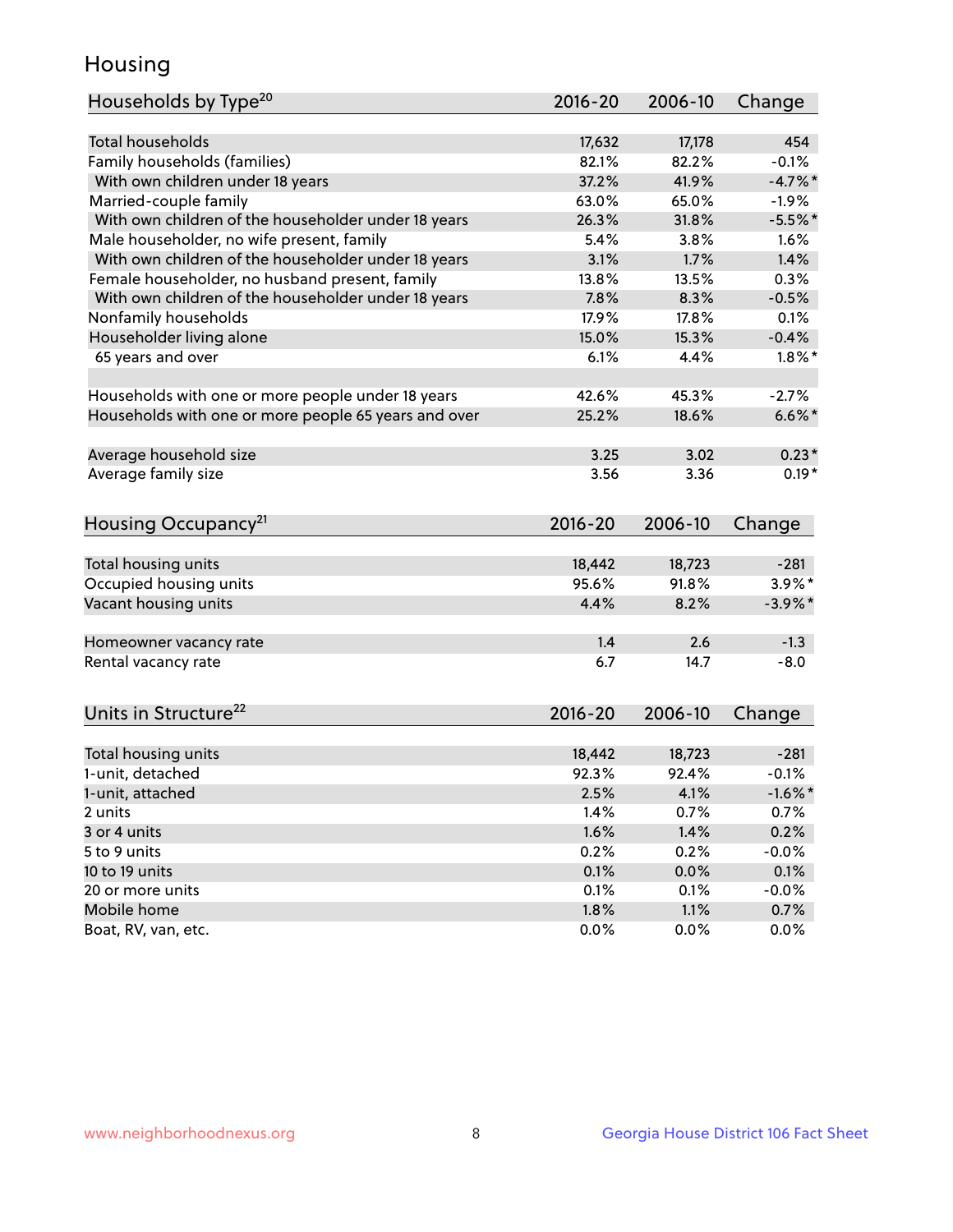## Housing, Continued...

| Year Structure Built <sup>23</sup>             | 2016-20         | 2006-10         | Change                |
|------------------------------------------------|-----------------|-----------------|-----------------------|
| Total housing units                            | 18,442          | 18,723          | $-281$                |
| Built 2014 or later                            | 1.9%            | (X)             | (X)                   |
| Built 2010 to 2013                             | 1.0%            | (X)             | (X)                   |
| Built 2000 to 2009                             | 17.3%           | 18.5%           | $-1.2%$               |
|                                                |                 |                 |                       |
| Built 1990 to 1999                             | 23.9%<br>34.2%  | 25.4%           | $-1.5%$               |
| Built 1980 to 1989                             |                 | 31.8%           | 2.4%                  |
| Built 1970 to 1979                             | 16.8%           | 19.0%           | $-2.2%$               |
| Built 1960 to 1969                             | 3.5%            | 3.6%            | $-0.0%$               |
| Built 1950 to 1959                             | 0.9%            | 1.0%            | $-0.2%$               |
| Built 1940 to 1949                             | 0.1%            | 0.6%            | $-0.5%$               |
| Built 1939 or earlier                          | 0.2%            | 0.1%            | 0.2%                  |
| Housing Tenure <sup>24</sup>                   | $2016 - 20$     | 2006-10         | Change                |
| Occupied housing units                         | 17,632          | 17,178          | 454                   |
| Owner-occupied                                 | 80.3%           | 89.3%           | $-9.0\%$ *            |
| Renter-occupied                                | 19.7%           | 10.7%           | $9.0\%$ *             |
| Average household size of owner-occupied unit  | 3.18            | 2.98            | $0.19*$               |
| Average household size of renter-occupied unit | 3.53            | 3.28            | 0.26                  |
| Residence 1 Year Ago <sup>25</sup>             | 2016-20         | 2006-10         | Change                |
|                                                |                 |                 |                       |
| Population 1 year and over<br>Same house       | 57,038<br>91.0% | 51,705<br>87.3% | $5,333*$<br>$3.7\%$ * |
|                                                |                 |                 |                       |
| Different house in the U.S.                    | 8.6%            | 12.1%           | $-3.5%$ *             |
| Same county                                    | 4.2%            | 6.5%            | $-2.2%$               |
| Different county                               | 4.4%            | 5.6%            | $-1.3%$               |
| Same state                                     | 2.9%            | 3.3%            | $-0.4%$               |
| Different state                                | 1.5%            | 2.4%            | $-0.9%$               |
| Abroad                                         | 0.4%            | 0.6%            | $-0.2%$               |
| Value of Housing Unit <sup>26</sup>            | $2016 - 20$     | 2006-10         | Change                |
| Owner-occupied units                           | 14,155          | 15,341          | $-1,186*$             |
| Less than \$50,000                             | 1.4%            | 0.9%            | 0.6%                  |
| \$50,000 to \$99,999                           | 4.4%            | 3.0%            | 1.4%                  |
| \$100,000 to \$149,999                         | 12.1%           | 23.7%           | $-11.6\%$ *           |
| \$150,000 to \$199,999                         | 25.3%           | 30.4%           | $-5.1\%$ *            |
| \$200,000 to \$299,999                         | 34.1%           | 25.4%           | $8.7\%$ *             |
| \$300,000 to \$499,999                         | 15.6%           | 12.9%           | 2.7%                  |
| \$500,000 to \$999,999                         | 5.6%            | 3.4%            | 2.2%                  |
| \$1,000,000 or more                            | 1.4%            | 0.3%            | 1.1%                  |
| Median (dollars)                               | 215,868         | 181,133         | 34,735*               |
| Mortgage Status <sup>27</sup>                  | $2016 - 20$     | 2006-10         | Change                |
| Owner-occupied units                           | 14,155          | 15,341          | $-1,186*$             |
| Housing units with a mortgage                  | 72.0%           | 84.2%           | $-12.2\%$ *           |
| Housing units without a mortgage               | 28.0%           | 15.8%           | 12.2%*                |
|                                                |                 |                 |                       |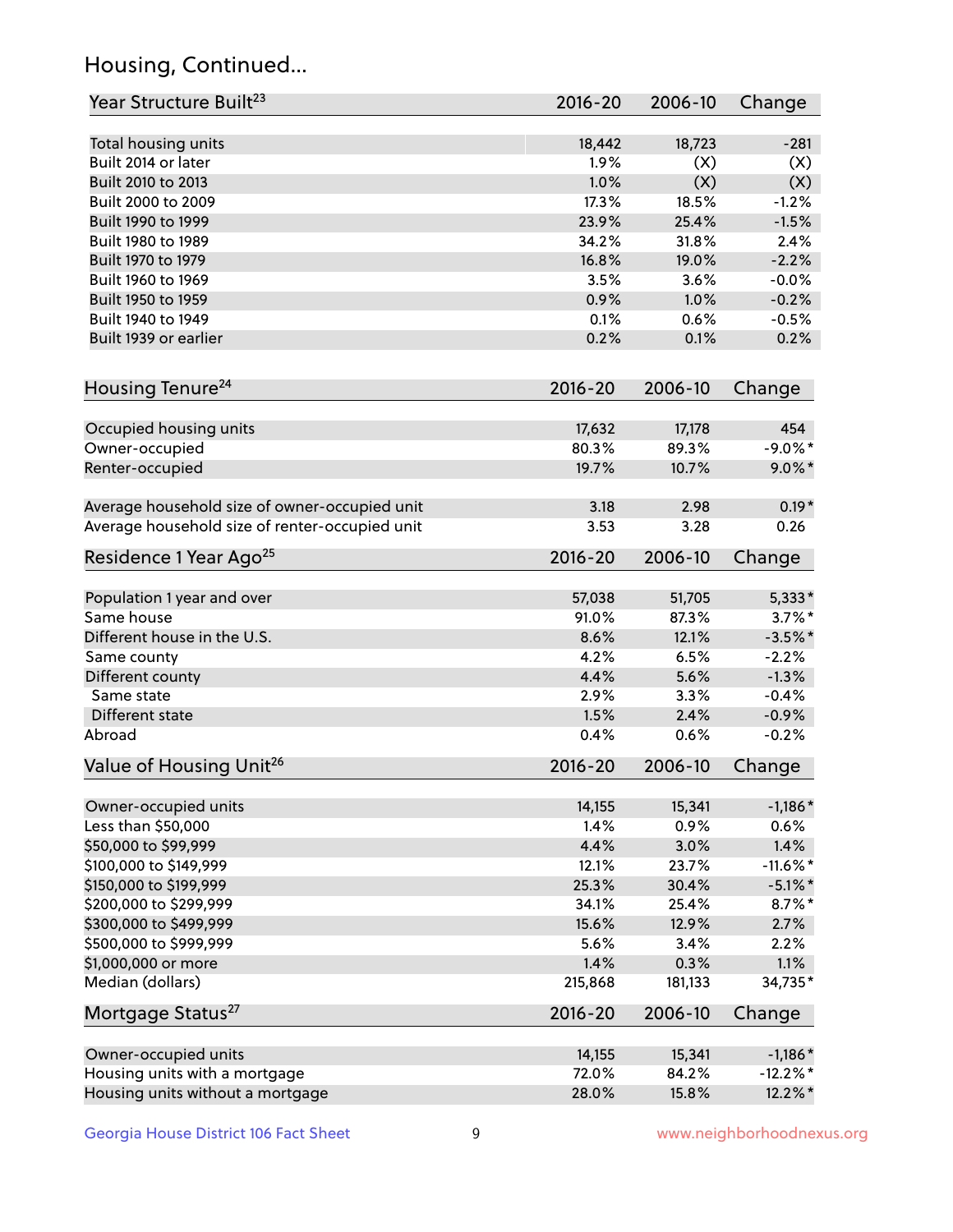## Housing, Continued...

| Selected Monthly Owner Costs <sup>28</sup>                                            | $2016 - 20$    | 2006-10 | Change      |
|---------------------------------------------------------------------------------------|----------------|---------|-------------|
| Housing units with a mortgage                                                         | 10,195         | 12,914  | $-2,719*$   |
| Less than \$300                                                                       | 0.1%           | 0.2%    | $-0.0%$     |
| \$300 to \$499                                                                        | 0.8%           | 0.1%    | 0.7%        |
| \$500 to \$999                                                                        | 9.9%           | 9.3%    | 0.7%        |
| \$1,000 to \$1,499                                                                    | 35.4%          | 35.3%   | 0.1%        |
| \$1,500 to \$1,999                                                                    | 30.7%          | 28.7%   | 2.0%        |
| \$2,000 to \$2,999                                                                    | 17.6%          | 21.0%   | $-3.4%$     |
| \$3,000 or more                                                                       | 5.4%           | 5.5%    | $-0.1%$     |
| Median (dollars)                                                                      | 1,560          | 1,590   | $-30$       |
| Housing units without a mortgage                                                      | 3,959          | 2,427   | $1,532*$    |
| Less than \$150                                                                       | 0.2%           | 1.2%    | $-1.0%$     |
| \$150 to \$249                                                                        | 3.5%           | 5.6%    | $-2.1%$     |
| \$250 to \$349                                                                        | 11.4%          | 17.6%   | $-6.2%$     |
| \$350 to \$499                                                                        | 22.4%          | 34.1%   | $-11.7\%$ * |
| \$500 to \$699                                                                        | 31.2%          | 26.2%   | 5.0%        |
| \$700 or more                                                                         | 31.3%          | 15.3%   | 16.0%*      |
| Median (dollars)                                                                      | 564            | 461     | $103*$      |
| Selected Monthly Owner Costs as a Percentage of<br>Household Income <sup>29</sup>     | $2016 - 20$    | 2006-10 | Change      |
| Housing units with a mortgage (excluding units where<br>SMOCAPI cannot be computed)   | 10,173         | 12,818  | $-2,644*$   |
| Less than 20.0 percent                                                                | 46.6%          | 37.0%   | $9.6\%*$    |
| 20.0 to 24.9 percent                                                                  | 15.6%          | 15.7%   | $-0.1%$     |
| 25.0 to 29.9 percent                                                                  | 9.4%           | 11.1%   | $-1.7%$     |
| 30.0 to 34.9 percent                                                                  | 5.4%           | 8.4%    | $-3.0\%$ *  |
| 35.0 percent or more                                                                  | 23.0%          | 27.8%   | $-4.8\%$ *  |
| Not computed                                                                          | 22             | 97      | $-75$       |
| Housing unit without a mortgage (excluding units where<br>SMOCAPI cannot be computed) | 3,952          | 2,402   | $1,550*$    |
| Less than 10.0 percent                                                                | 58.9%          | 50.2%   | 8.7%        |
| 10.0 to 14.9 percent                                                                  | 19.0%          | 20.6%   | $-1.7%$     |
| 15.0 to 19.9 percent                                                                  | 6.0%           | 7.4%    | $-1.4%$     |
| 20.0 to 24.9 percent                                                                  | 5.9%           | 7.6%    | $-1.7%$     |
| 25.0 to 29.9 percent                                                                  | 3.9%           | 1.8%    | 2.0%        |
| 30.0 to 34.9 percent                                                                  | 0.3%           | 2.5%    | $-2.2%$     |
| 35.0 percent or more                                                                  | 6.1%           | 9.9%    | $-3.8%$     |
| Not computed                                                                          | $\overline{7}$ | 25      | $-18$       |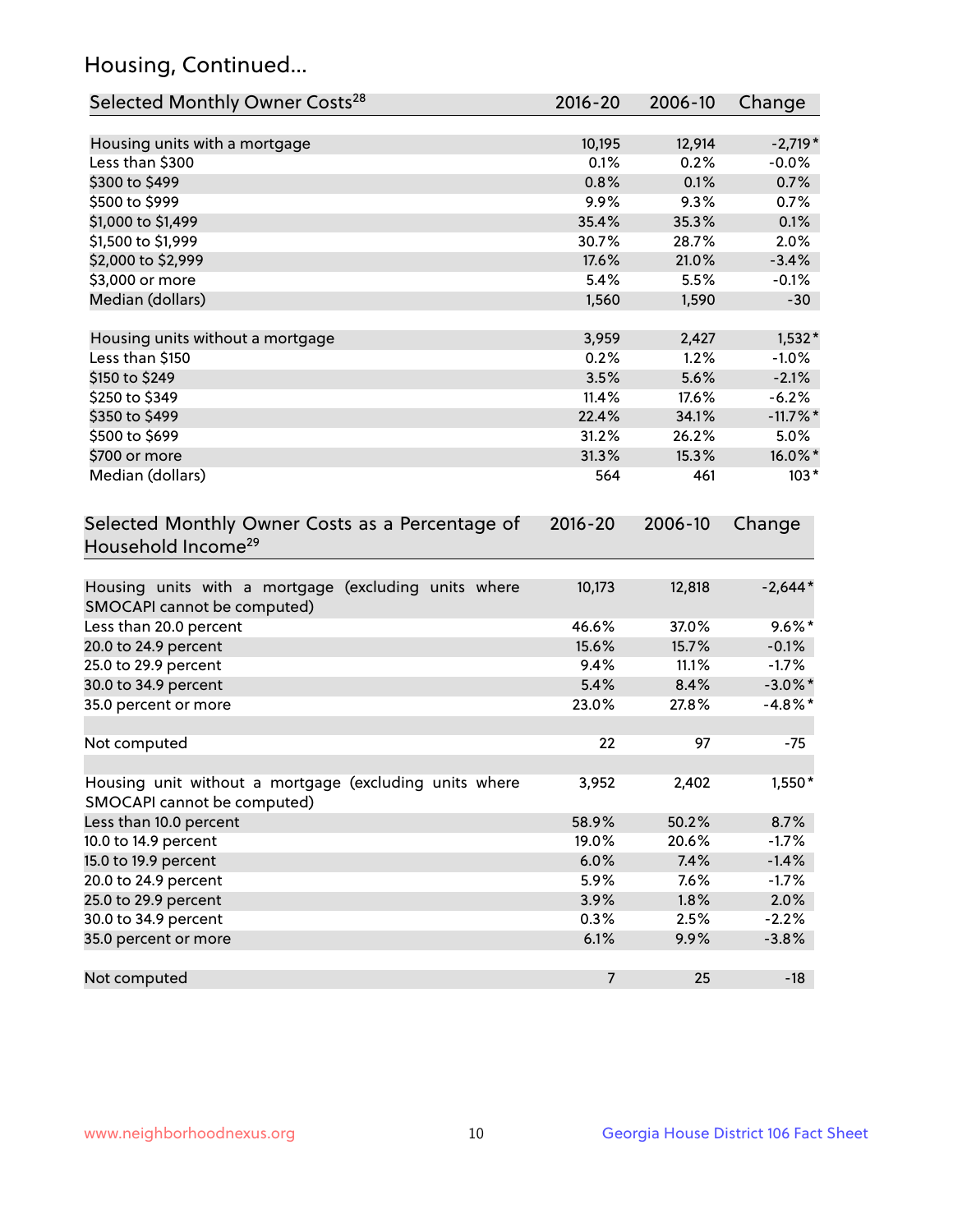## Housing, Continued...

| Gross Rent <sup>30</sup>   | 2016-20 | 2006-10 | Change   |
|----------------------------|---------|---------|----------|
|                            |         |         |          |
| Occupied units paying rent | 3,405   | 1,691   | $1,713*$ |
| Less than \$200            | $0.0\%$ | $0.0\%$ | $-0.0%$  |
| \$200 to \$499             | 0.9%    | 4.7%    | $-3.8%$  |
| \$500 to \$749             | 6.6%    | 8.8%    | $-2.2%$  |
| \$750 to \$999             | 8.3%    | 21.0%   | $-12.7%$ |
| \$1,000 to \$1,499         | 33.6%   | 46.3%   | $-12.7%$ |
| \$1,500 to \$1,999         | 42.2%   | 18.6%   | 23.5%*   |
| \$2,000 or more            | 8.6%    | 0.6%    | $7.9\%$  |
| Median (dollars)           | 1,508   | 1,394   | $115*$   |
|                            |         |         |          |
| No rent paid               | 73      | 146     | $-73$    |
|                            |         |         |          |

| Gross Rent as a Percentage of Household Income <sup>31</sup>                   | $2016 - 20$ | 2006-10 | Change   |
|--------------------------------------------------------------------------------|-------------|---------|----------|
|                                                                                |             |         |          |
| Occupied units paying rent (excluding units where GRAPI<br>cannot be computed) | 3,342       | 1,691   | 1,650*   |
| Less than 15.0 percent                                                         | 7.3%        | 9.2%    | $-1.9%$  |
| 15.0 to 19.9 percent                                                           | 11.0%       | 8.4%    | 2.5%     |
| 20.0 to 24.9 percent                                                           | 17.1%       | 5.7%    | 11.5%    |
| 25.0 to 29.9 percent                                                           | 12.9%       | 11.0%   | 1.8%     |
| 30.0 to 34.9 percent                                                           | 7.4%        | 6.3%    | 1.2%     |
| 35.0 percent or more                                                           | 44.3%       | 59.4%   | $-15.1%$ |
|                                                                                |             |         |          |
| Not computed                                                                   | 136         | 146     | -10      |

## Transportation

| Commuting to Work <sup>32</sup>           | 2016-20 | 2006-10 | Change    |
|-------------------------------------------|---------|---------|-----------|
|                                           |         |         |           |
| Workers 16 years and over                 | 27,854  | 24,594  | $3,259*$  |
| Car, truck, or van - drove alone          | 78.0%   | 84.2%   | $-6.2%$   |
| Car, truck, or van - carpooled            | 7.8%    | 8.9%    | $-1.2%$   |
| Public transportation (excluding taxicab) | 0.4%    | $0.8\%$ | $-0.4%$   |
| Walked                                    | 0.8%    | 0.7%    | 0.1%      |
| Other means                               | 1.4%    | $0.8\%$ | 0.6%      |
| Worked at home                            | 11.6%   | 4.6%    | $7.0\%$ * |
|                                           |         |         |           |
| Mean travel time to work (minutes)        | 37.8    | 34.4    | $3.4*$    |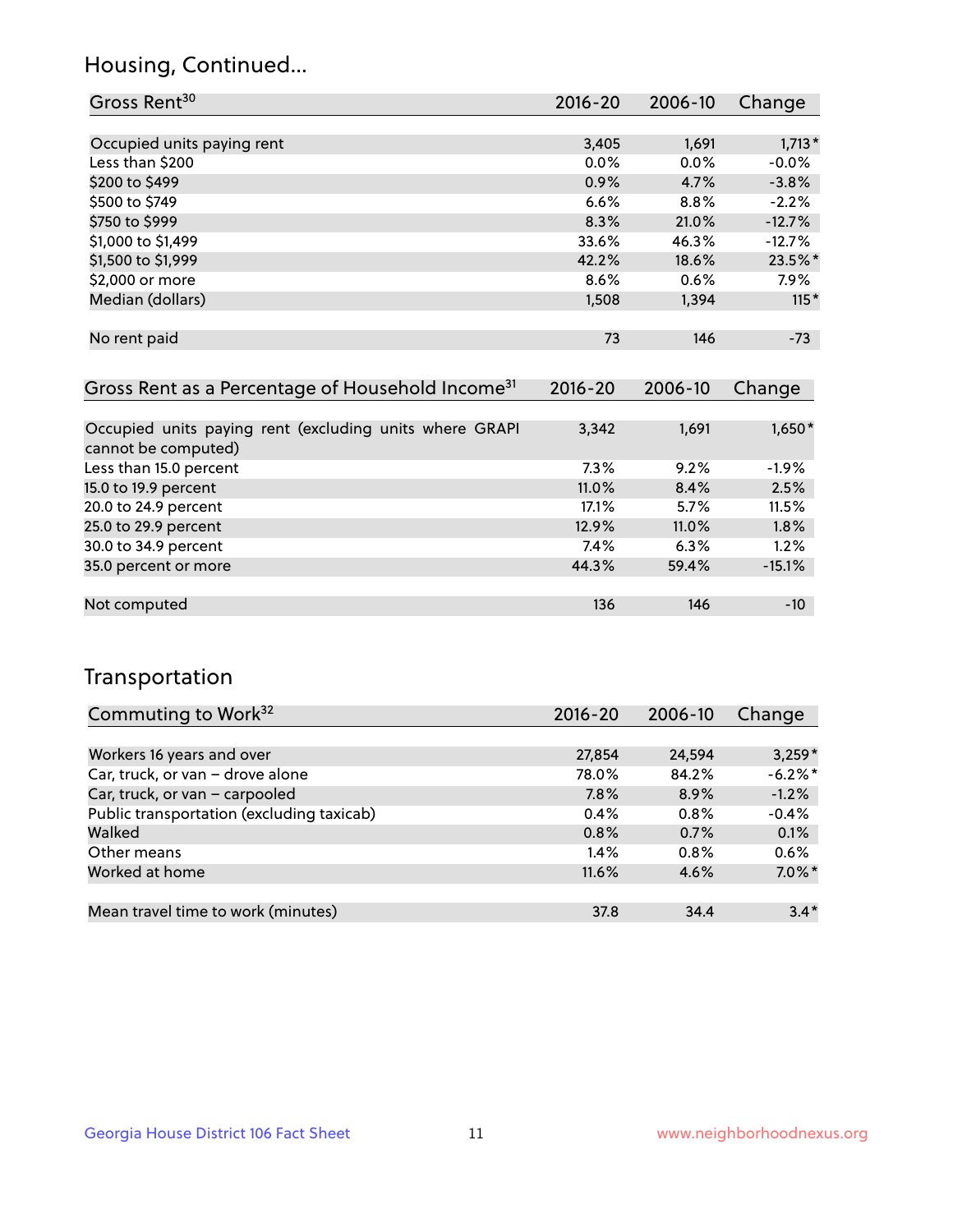## Transportation, Continued...

| Vehicles Available <sup>33</sup> | 2016-20 | 2006-10 | Change  |
|----------------------------------|---------|---------|---------|
|                                  |         |         |         |
| Occupied housing units           | 17,632  | 17,178  | 454     |
| No vehicles available            | 2.3%    | 1.7%    | 0.6%    |
| 1 vehicle available              | 21.5%   | 24.7%   | $-3.1%$ |
| 2 vehicles available             | 44.9%   | 44.5%   | 0.5%    |
| 3 or more vehicles available     | 31.3%   | 29.2%   | 2.1%    |

#### Health

| Health Insurance coverage <sup>34</sup>                 | 2016-20 |
|---------------------------------------------------------|---------|
|                                                         |         |
| Civilian Noninstitutionalized Population                | 57,378  |
| With health insurance coverage                          | 88.1%   |
| With private health insurance coverage                  | 71.7%   |
| With public health coverage                             | 25.5%   |
| No health insurance coverage                            | 11.9%   |
| Civilian Noninstitutionalized Population Under 19 years | 15,428  |
| No health insurance coverage                            | 8.4%    |
| Civilian Noninstitutionalized Population 19 to 64 years | 35,630  |
| In labor force:                                         | 27,923  |
| Employed:                                               | 27,092  |
| With health insurance coverage                          | 86.8%   |
| With private health insurance coverage                  | 83.1%   |
| With public coverage                                    | 6.5%    |
| No health insurance coverage                            | 13.2%   |
| Unemployed:                                             | 831     |
| With health insurance coverage                          | 57.9%   |
| With private health insurance coverage                  | 31.9%   |
| With public coverage                                    | 27.0%   |
| No health insurance coverage                            | 42.1%   |
| Not in labor force:                                     | 7,707   |
| With health insurance coverage                          | 80.4%   |
| With private health insurance coverage                  | 66.1%   |
| With public coverage                                    | 22.0%   |
| No health insurance coverage                            | 19.6%   |